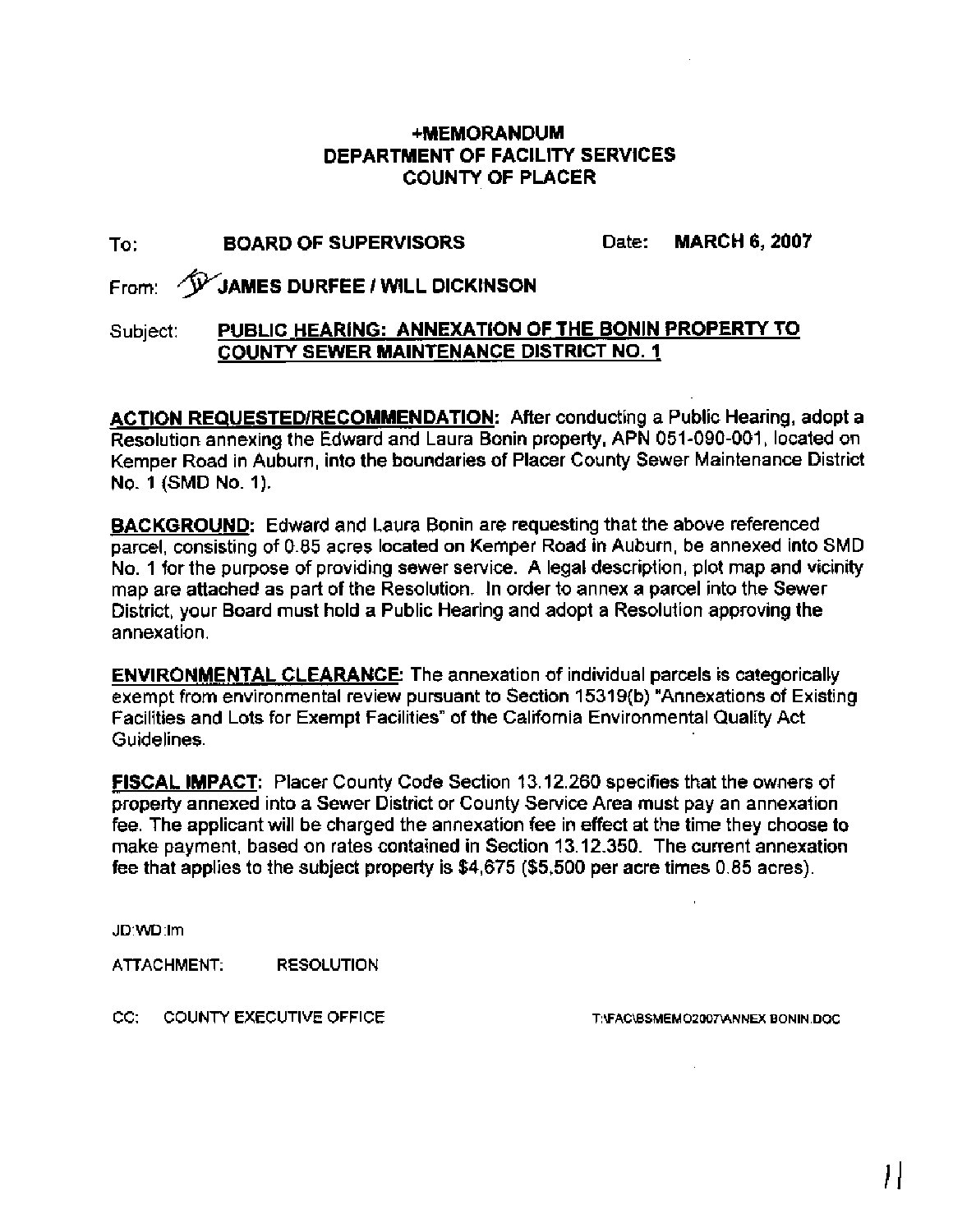# **Before The Board of Supervisors County of Placer, State Of California**

### In the matter of: A RESOLUTION ANNEXING THE **PROPERTY OF EDWARD AND LAURA BONN** APN: 051-090-001, INTO SEWER MAINTENANCE **DISTRICT NO. 1**

| Resolution No.       |  |
|----------------------|--|
| Ordinance No.        |  |
| <b>First Reading</b> |  |

| The following      | <b>RESOLUTION</b>                                 | was duly passed by the Board of Supervisors |                                 |
|--------------------|---------------------------------------------------|---------------------------------------------|---------------------------------|
|                    | of the County of Placer at a regular meeting held |                                             | $\mathbf{u}$ , by the following |
| vote on roll call: |                                                   |                                             |                                 |
| Ayes:              |                                                   |                                             |                                 |

Noes:

Absent:

Signed and approved by me after its passage.

Attest: Clerk of said Board Chairman, Board of Supervisors

**BE IT RESOLVED,** by the Board of Supervisors of the County of Placer, State of California, as follows:

- I. The Board of Supervisors hereby determines that the property shown on Exhibit "A", and on the map entitled Exhibit "B", attached hereto and incorporated herein, will be benefited by annexation to Sewer Maintenance District No. 1. Such land contains approximately 0.85 acres.
- 2. The boundaries of Sewer Maintenance District No. 1 shall be altered to include such territory upon payment of the annexation fee in effect at the time the applicant chooses to make payment, based on rates contained in Section 13.12.350 of the County Code. The annexation fee that applies to the subject property as of the date of this Resolution is \$4,675 (\$5,500 per acre times 0.85 acres) which shall be deposited in the County Treasury to the credit of the Sewer District
- 3. This determination is only valid for one year. Should the applicant fail to pay the required annexation fee within one year, applicant must reapply for annexation.

**ATTACHMENTS: EXHIBIT A EXHIBIT B**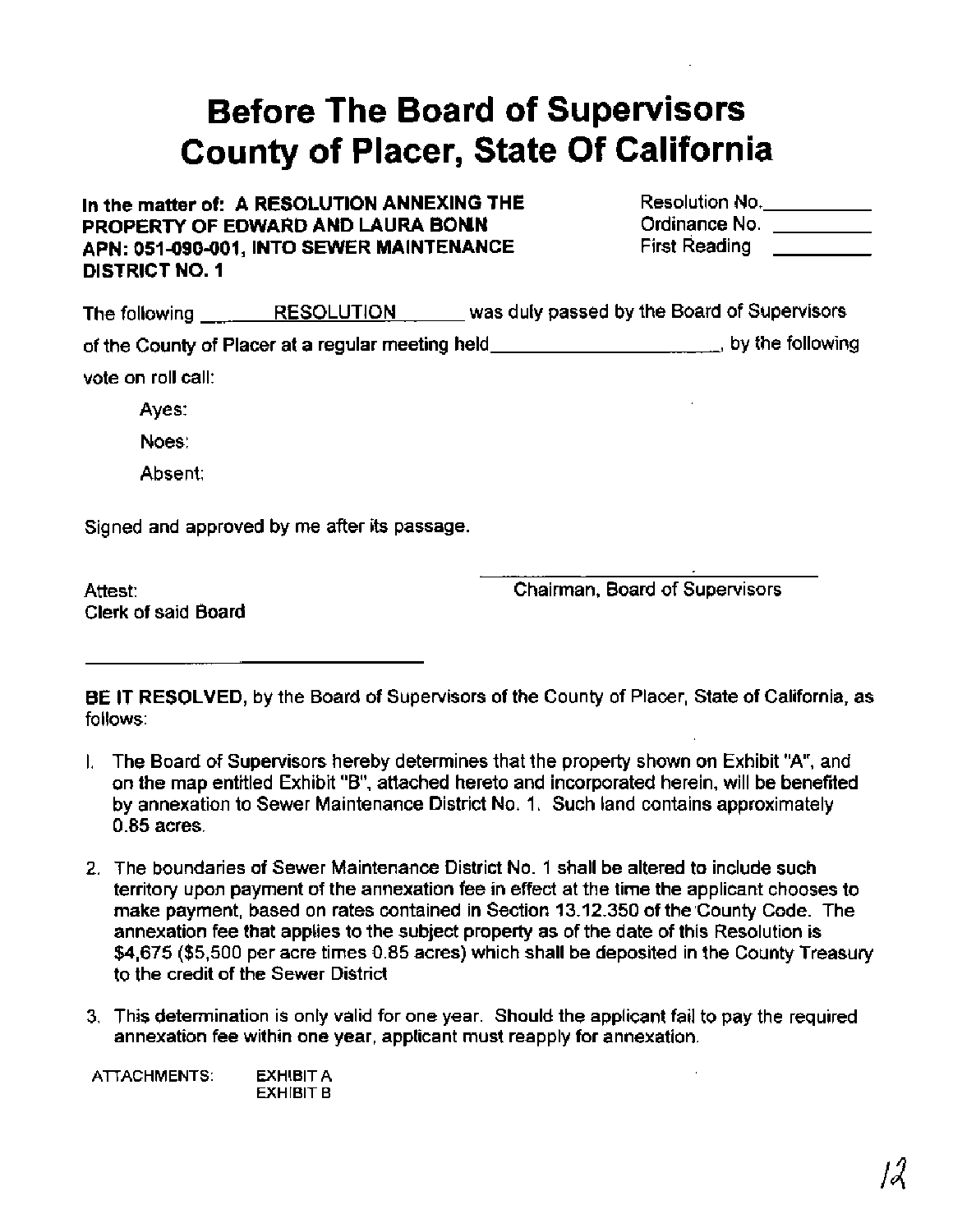

January 4,2007

## **EXHIBIT** A BONIN ANNEXATION SEWER MAINTENANCE DISTRICT NO. 1 ANNEXATION NO. 127

A portion of the Southwest Quarter of the Southeast Quarter of Section 32, Township 13 North, Range 8 East, M.D.B. & M., Placer County, California.

Beginning at a point in the Southerly Boundary Line of that certain 8.00 acre parcel of land described in deed to John E. Workman, ET **UX,** recorded in book 554 of Official Records, at page 468, Placer County Records, fiom which the Southeast corner (marked by a % inch iron pipe) of said 8.00 acre parcel bears the following four courses and distances: (1) East 290.00 feet; (2) **Thence** South 75.00 feet; (3) thence south 72 Degrees 24 Minutes East 253.81 feet; (4) **Thence** South 89 Degrees 27 Minutes East 202.94 feet and thence fiom said point of beginning West 1 10.00 feet, more or less, to the North and South Centerline of said Section 32; Thence following said Centerline Northerly 338.00 feet, more or less, to the North Line of the Southwest Quarter of the Southeast Quarter of said Section 32; **Thence** along the said North Line Easterly 1 10.00 feet, more or less; Thence South 338.00 feet, more or less, to the Point of Beginning.

Containing 37,180 square feet (0.85 acres), more or less.



X:\Idd2\13086\doc\13086 Legal\_rev.doc

We take your position precisely.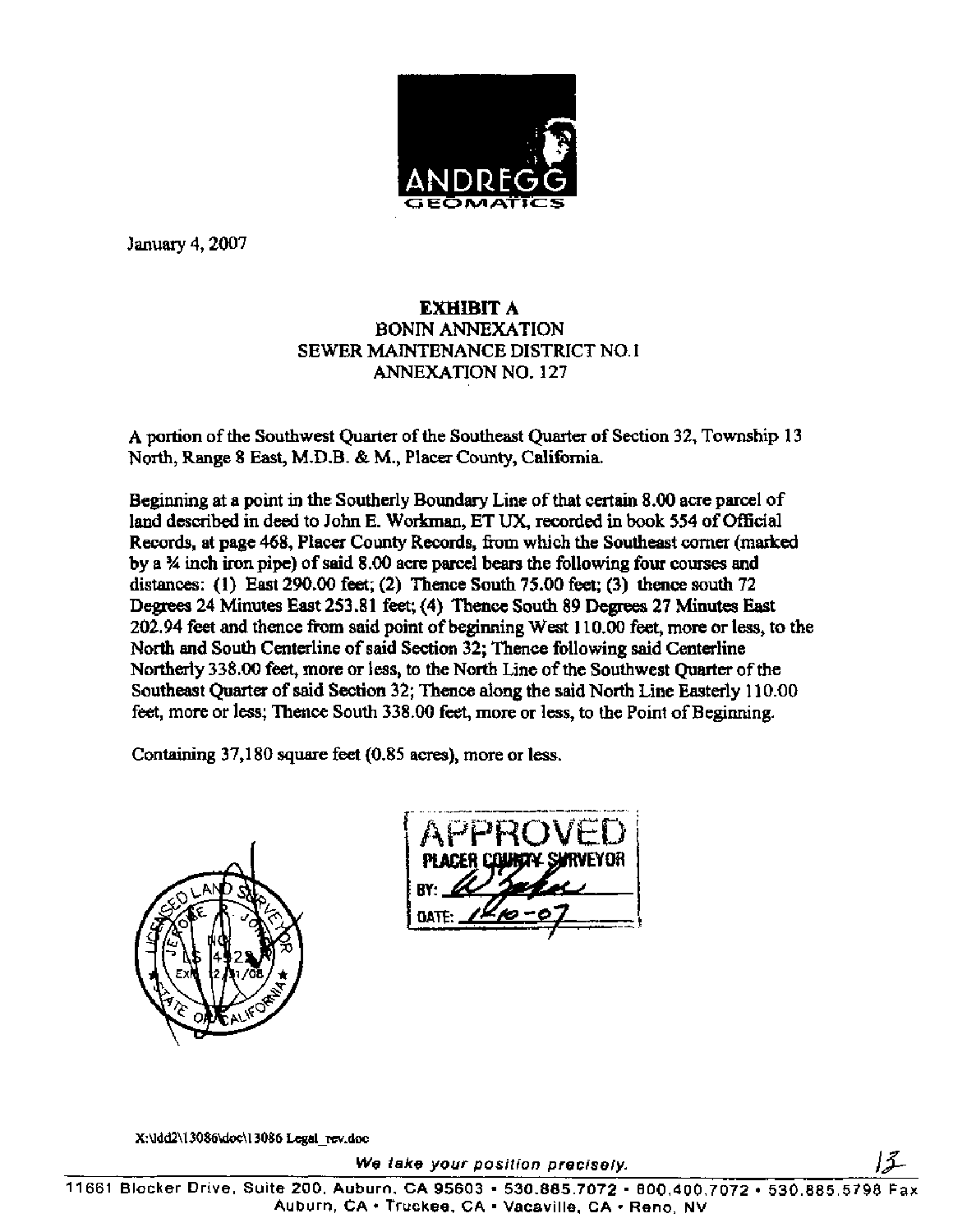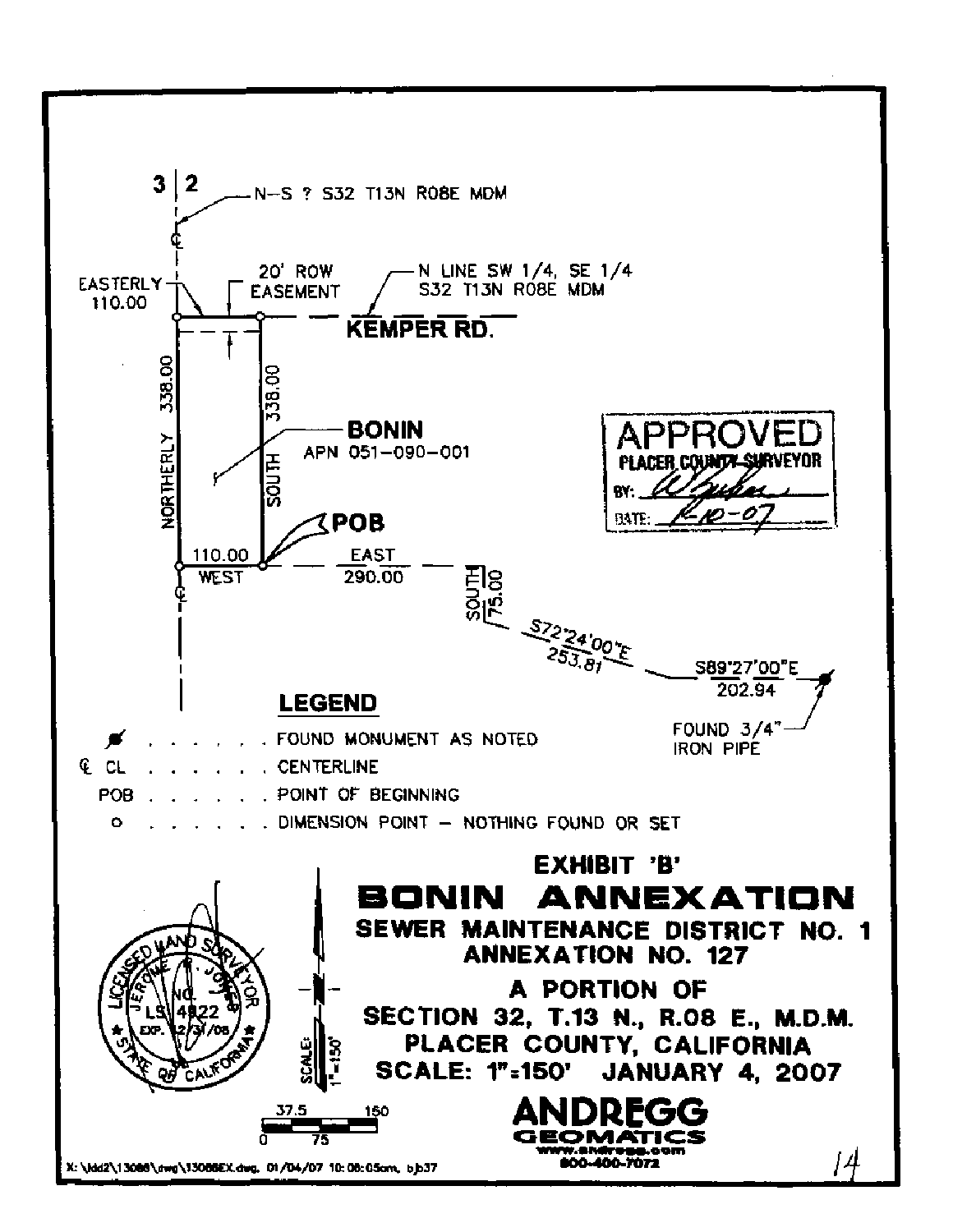